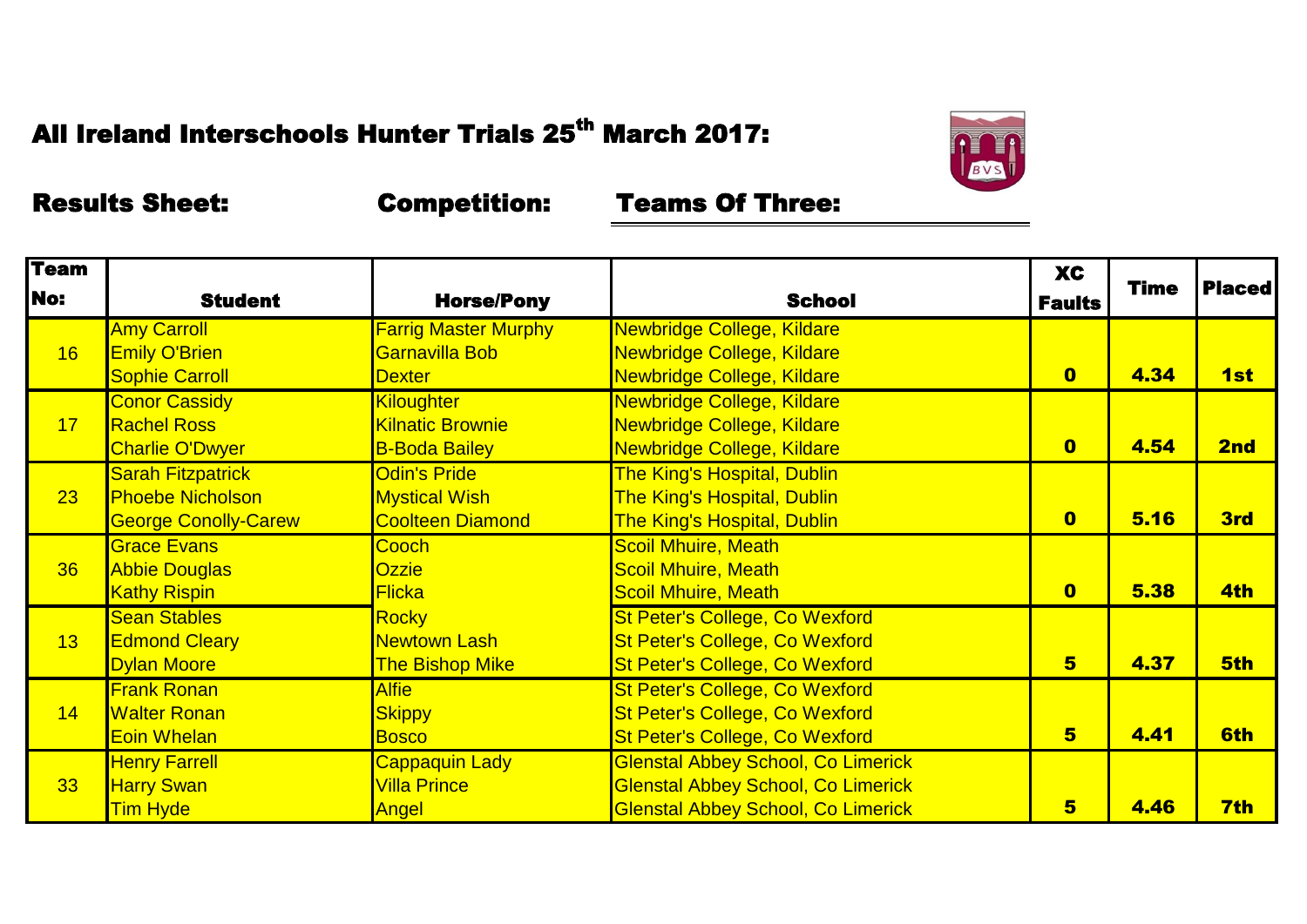

| <b>Team</b><br><b>No:</b> | <b>Student</b>                                                            | <b>Horse/Pony</b>                                                           | <b>School</b>                                                                                                                       | <b>XC</b><br><b>Faults</b> | <b>Time</b> | <b>Placed</b> |
|---------------------------|---------------------------------------------------------------------------|-----------------------------------------------------------------------------|-------------------------------------------------------------------------------------------------------------------------------------|----------------------------|-------------|---------------|
| 12                        | <b>Sarah Dunne</b><br><b>Eoghan Murphy</b><br><b>Ellie Murphy</b>         | <b>Watson</b><br><b>Duke</b><br><b>Fin</b>                                  | <b>Gorey Community School, Co Wexford</b><br><b>Gorey Community School, Co Wexford</b><br><b>Gorey Community School, Co Wexford</b> | 5                          | 5.02        | 8th           |
| 34                        | Dan Hyde<br><b>Charlie McCartan</b><br><b>Angus MacDonald</b>             | <b>Dellboy</b><br>Larry<br><b>Ben</b>                                       | <b>Glenstal Abbey School, Co Limerick</b><br><b>Glenstal Abbey School, Co Limerick</b><br><b>Glenstal Abbey School, Co Limerick</b> | 5                          | 5.14        | 9th           |
| 29                        | <b>Cillain O Brien</b><br>Ciara Marsh<br><b>Camron O'Neill - Matthews</b> | <b>Anglode Anchor Man</b><br><b>Milltown Froda</b><br><b>Inchmore Range</b> | Gaelchólaiste, Luimnigh<br>Gaelchólaiste, Luimnigh<br>Gaelchólaiste, Luimnigh                                                       | 5                          | 5.41        | <b>10th</b>   |
| 10                        | Kerri Ann Ramsbottom<br><b>Hannah Doyle</b><br><b>Carlise Comerford</b>   | Spirit<br>Hazel                                                             | Castlecomer Community School, Co Kilkenny<br>Castlecomer Community School, Co Kilkenny<br>Castlecomer Community School, Co Kilkenny | 10                         | 4.34        |               |
| 19                        | <b>Nadine Dunne</b><br>Paddy Finnegan<br>Luke Galligan                    | <b>Kells Cross</b><br><b>Fire Blaze</b><br>Flash                            | St Ciaran's Community School, Kells<br>St Ciaran's Community School, Kells<br>St Ciaran's Community School, Kells                   | 10                         | 4.35        |               |
|                           | Catherine Kavanagh<br>Jerry Skelton<br>James Kavanagh                     | Coppenagh Blitz<br><b>Breezie</b><br><b>Muffin</b>                          | Borris Vocational School, Co Carlow<br>Borris Vocational School, Co Carlow<br>Borris Vocational School, Co Carlow                   | 10                         | 4.47        |               |
| 11                        | <b>Trish Buggy</b><br>Liam Kenny<br>Conor Brennan                         | Tulla<br><b>Turtulla Coloured Lady</b><br>TBC                               | Castlecomer Community School, Co Kilkenny<br>Castlecomer Community School, Co Kilkenny<br>Castlecomer Community School, Co Kilkenny | 10                         | 4.54        |               |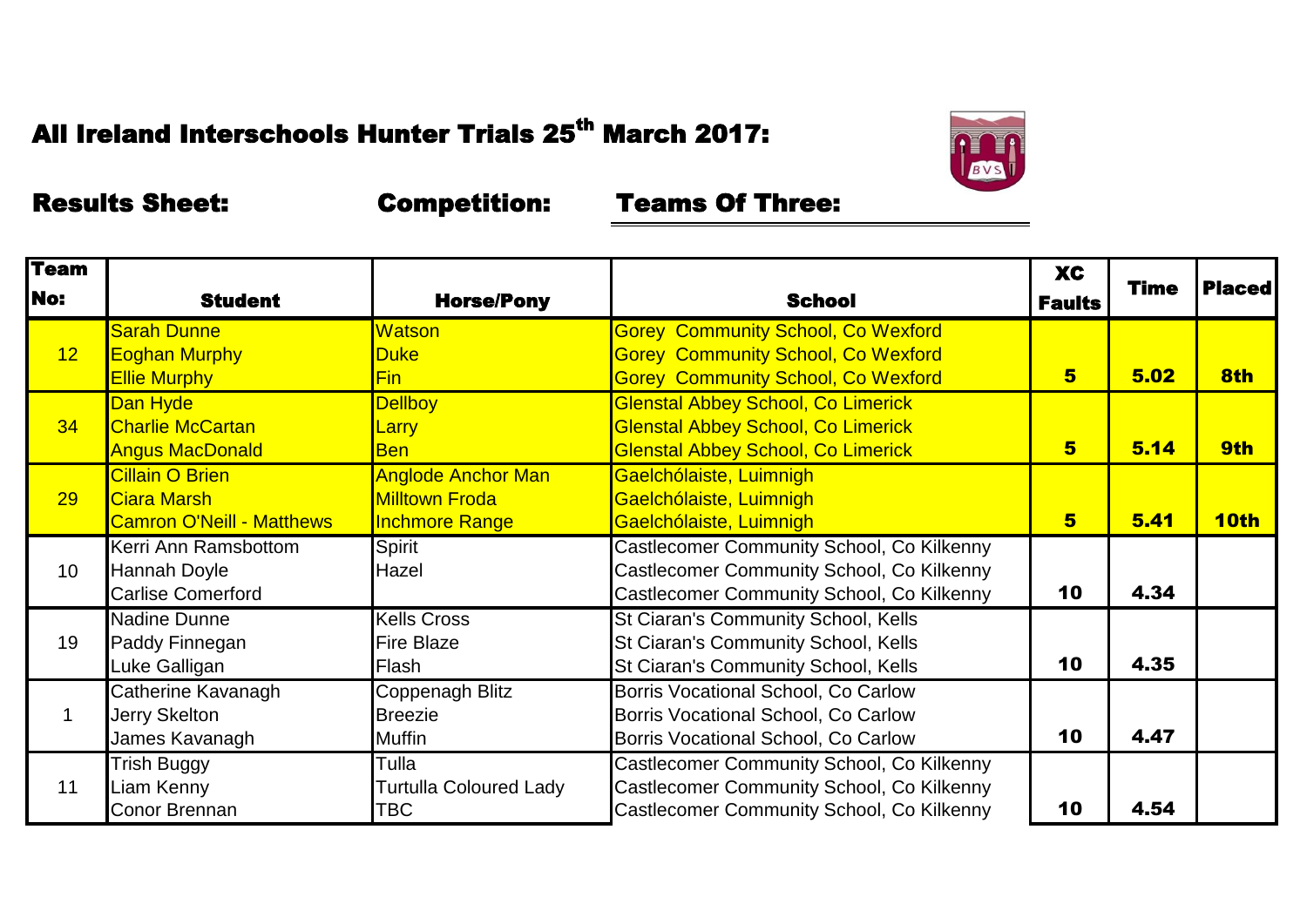

| <b>Team</b> |                        |                         |                                              | <b>XC</b>     |             |               |
|-------------|------------------------|-------------------------|----------------------------------------------|---------------|-------------|---------------|
| <b>No:</b>  | <b>Student</b>         | <b>Horse/Pony</b>       | <b>School</b>                                | <b>Faults</b> | <b>Time</b> | <b>Placed</b> |
|             | <b>Millie Finn</b>     | Deriator Bluebell       | Kilkenny College, Castlecomer Road, Kilkenny |               |             |               |
| 8           | Annie Finn             | Coolkenno Lad           | Kilkenny College, Castlecomer Road, Kilkenny |               |             |               |
|             | Robbie Jackson         | All Ears                | Kilkenny College, Castlecomer Road, Kilkenny | 10            | 5.01        |               |
|             | Leah Burgess           | Kinneagh Twister        | Kilkenny College, Castlecomer Road, Kilkenny |               |             |               |
| 7           | Louise Carter          | Foley                   | Kilkenny College, Castlecomer Road, Kilkenny |               |             |               |
|             | Leagh Cummins          | <b>Rathurtin Prince</b> | Kilkenny College, Castlecomer Road, Kilkenny | 10            | 5.08        |               |
|             | Kate Molony            | <b>Breeze</b>           | <b>Ursuline Convent, Thurles</b>             |               |             |               |
| 24          | Henny Sheeran          | Kinkluny                | <b>Ursuline Convent, Thurles</b>             |               |             |               |
|             | Alannah Walsh          | <b>Miseog Bailey</b>    | <b>Ursuline Convent, Thurles</b>             | 10            | 5.15        |               |
|             | Jack Martin            |                         | Castleknock College, Dublin                  |               |             |               |
| 22          | Jordan Kidd            |                         | Castleknock College, Dublin                  |               |             |               |
|             | <b>Cathal Mitchell</b> |                         | Castleknock College, Dublin                  | 15            | 4.39        |               |
|             | Pat Carroll            | Tintreach Bán           | Our Lady's Secondary School, Templemore      |               |             |               |
| 28          | Aaron Fogarty          | Cynthia                 | Our Lady's Secondary School, Templemore      |               |             |               |
|             | <b>Katie Marnell</b>   | Tinkerbell              | Our Lady's Secondary School, Templemore      | 25            | 4.21        |               |
|             | Jordan Hart            | Otasor                  | Scoil Chonglais, Baltinglass, Co Wicklow     |               |             |               |
| 15          | <b>Charlie Hart</b>    | Light in the Eye        | Scoil Chonglais, Baltinglass, Co Wicklow     |               |             |               |
|             | David Fox              | Jack                    | Scoil Chonglais, Baltinglass, Co Wicklow     | 35            | 5.08        |               |
| 4           | Oisin Aylward          | <b>Tom Sparrow</b>      | <b>Good Counsel College, New Ross</b>        |               |             |               |
|             | Tom O'Shea             | Tynan's Acppucino       | Good Counsel College, New Ross               |               |             |               |
|             | Jack Ryan              | Deerpark Superman       | Good Counsel College, New Ross               | 60            | 5.34        |               |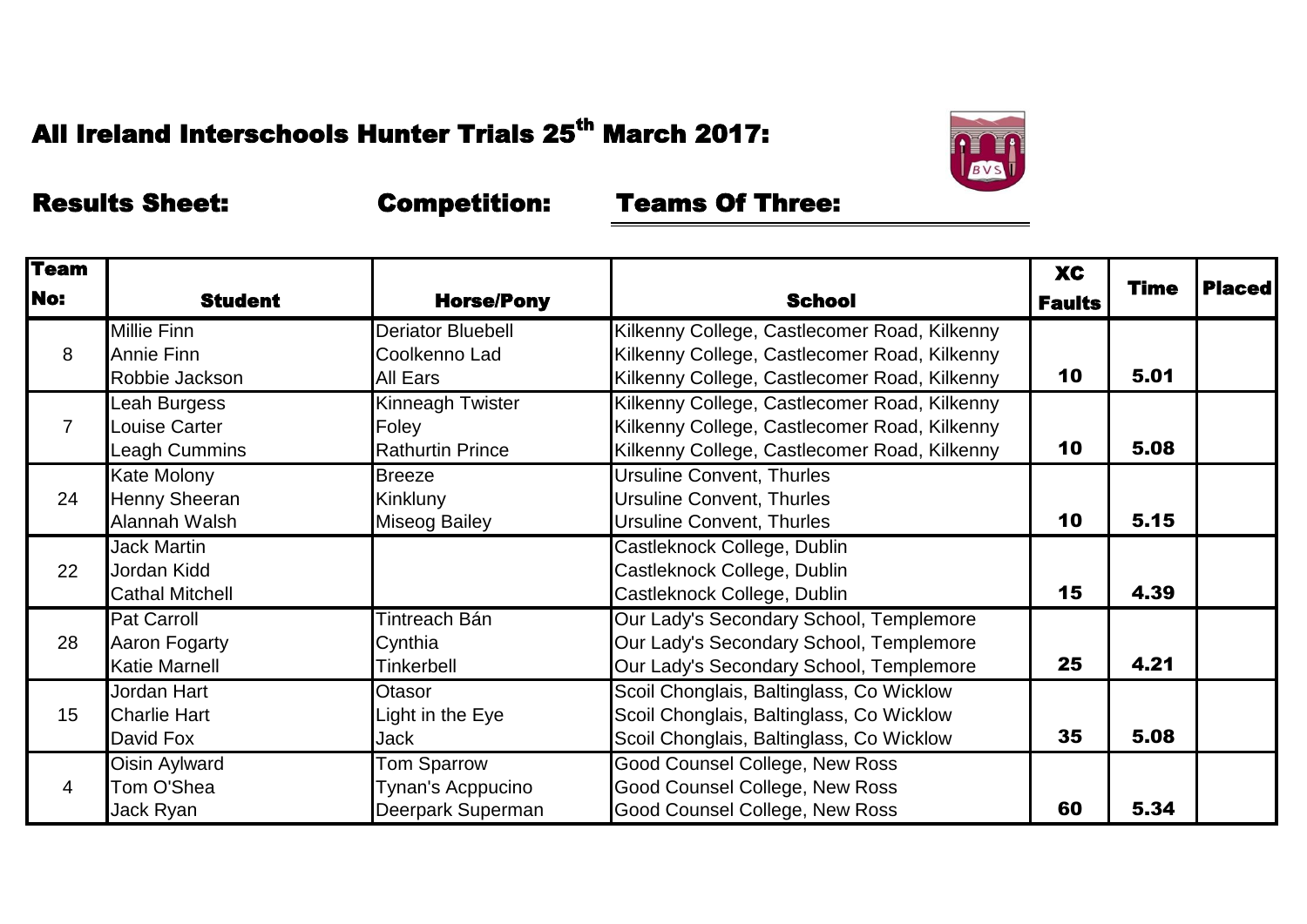

| <b>Team</b><br><b>No:</b> |                         |                         |                                              | <b>XC</b>     | <b>Time</b>   | <b>Placed</b> |
|---------------------------|-------------------------|-------------------------|----------------------------------------------|---------------|---------------|---------------|
|                           | <b>Student</b>          | <b>Horse/Pony</b>       | <b>School</b>                                | <b>Faults</b> |               |               |
|                           | <b>Stephen Cahill</b>   | <b>Saoirse</b>          | Duiske College, Co. Kilkenny                 |               |               |               |
| 3                         | Seamus Clear            | Ned                     | Duiske College, Co. Kilkenny                 |               |               |               |
|                           | <b>Shane Clear</b>      | <b>Stripes</b>          | Duiske College, Co. Kilkenny                 | Е             | <b>MARKET</b> |               |
|                           | Maeve Ryan              | Next Flight             | St. Mary's Secondary School, New Ross        |               |               |               |
| 5                         | Ciara Murphy            | <b>Glenview Boy</b>     | St. Mary's Secondary School, New Ross        |               |               |               |
|                           | Niamh Redmond           | Little Romeo            | St. Mary's Secondary School, New Ross        | Е             | 4.48          |               |
|                           | Sam Baker               | Patches                 | Kilkenny College, Castlecomer Road, Kilkenny |               |               |               |
| 6                         | <b>Mark Dunne</b>       | <b>Guinness</b>         | Kilkenny College, Castlecomer Road, Kilkenny |               |               |               |
|                           | <b>Anna Dowley</b>      | Polly                   | Kilkenny College, Castlecomer Road, Kilkenny | Е             | 4.24          |               |
|                           | Zeta Ashmore            | Castle Sunny Jim        | Kilkenny College, Castlecomer Road, Kilkenny |               |               |               |
| 9                         | Robyn Hutchinson        | Arizona                 | Kilkenny College, Castlecomer Road, Kilkenny |               |               |               |
|                           | <b>Holly Hutchinson</b> | Nero's Dream            | Kilkenny College, Castlecomer Road, Kilkenny | Е             |               |               |
|                           | Nessa Fitzgerald        |                         | Newbridge College, Kildare                   |               |               |               |
| 18                        | <b>Max Ross</b>         | <b>Ballydavid Souz</b>  | Newbridge College, Kildare                   |               |               |               |
|                           | Jack Ross               | Lady                    | Newbridge College, Kildare                   | Е             | 6.00          |               |
|                           | Sarah Seymour           | <b>Strapping Silver</b> | St Mary's Secondary School, Nenagh           |               |               |               |
| 20                        | <b>Ellie Spain</b>      | Alvin                   | St Mary's Secondary School, Nenagh           |               |               |               |
|                           | Keela O'Brien           | Artimus                 | St Mary's Secondary School, Nenagh           | Е             | -----         |               |
| 21                        | Aimee Toner             | Glenmore Lady           | Newtown School, Waterford City               |               |               |               |
|                           | <b>Orla Treacy</b>      | Mr. M.                  | Newtown School, Waterford City               |               |               |               |
|                           | Lilias Maclean          | <b>Rockhill Bobby</b>   | Newtown School, Waterford City               | Е             |               |               |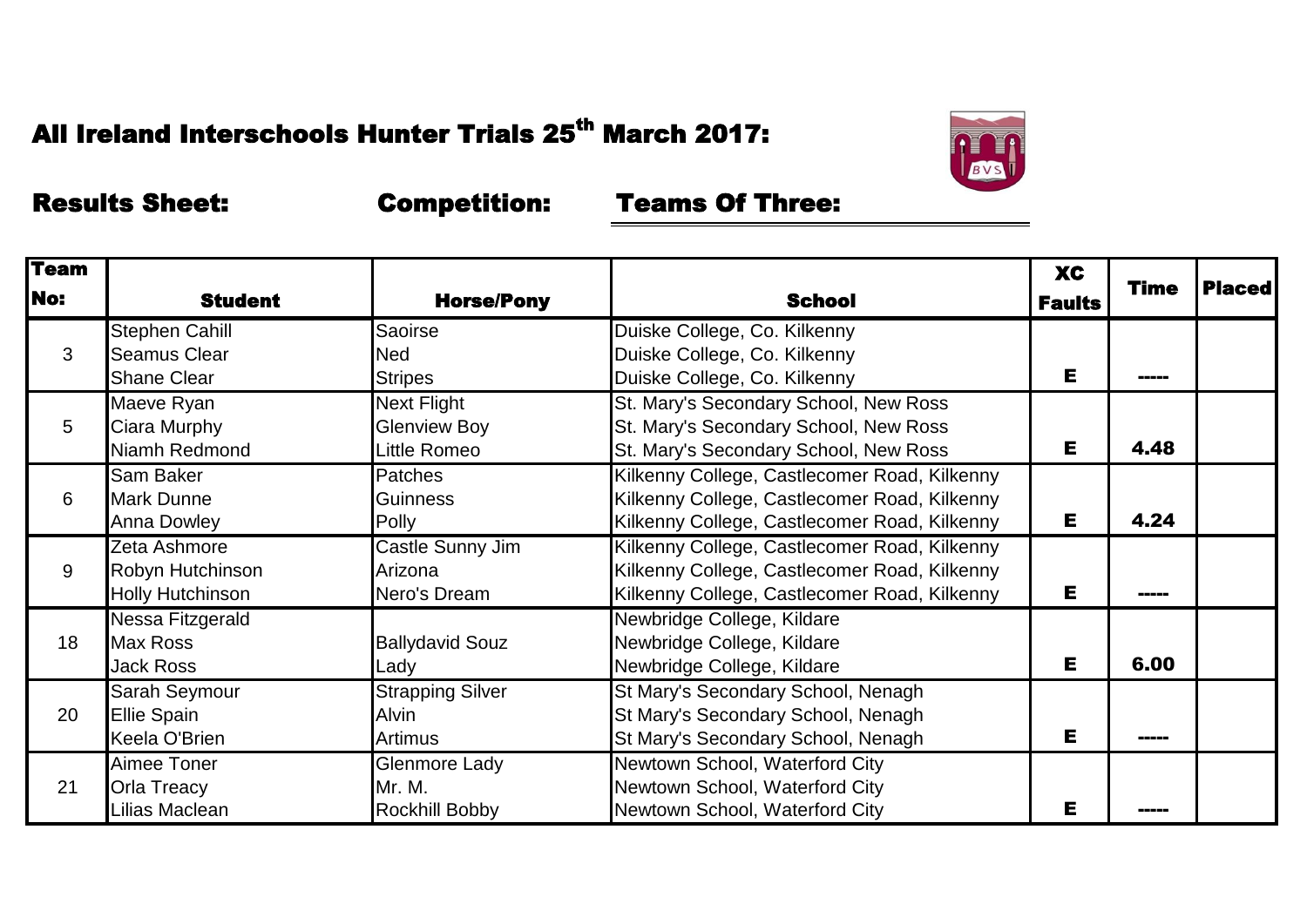

| <b>Team</b>    |                         |                        |                                               | <b>XC</b>     | <b>Time</b> | <b>Placed</b> |
|----------------|-------------------------|------------------------|-----------------------------------------------|---------------|-------------|---------------|
| <b>No:</b>     | <b>Student</b>          | <b>Horse/Pony</b>      | <b>School</b>                                 | <b>Faults</b> |             |               |
|                | <b>Charlie Ahern</b>    | <b>Kilteely Gypsy</b>  | Gaelchólaiste, Luimnigh                       |               |             |               |
| 30             | Laura Doherty           | Pippa                  | Gaelchólaiste, Luimnigh                       |               |             |               |
|                | Leah Moloney            | Cal                    | Gaelchólaiste, Luimnigh                       | Е             | -----       |               |
|                | Sarah Jane Cooke        | Clydagh Dew            | John the Baptist Community School, Limerick   |               |             |               |
| 31             | <b>Katey Dalton</b>     | Sandy                  | John the Baptist Community School, Limerick   |               |             |               |
|                | Alan Gleeson            | Patch                  | John the Baptist Community School, Limerick   | Е             | -----       |               |
|                | Lorna Murpy             | <b>TikTok Copper</b>   | St Mary's Charleville, Co Cork                |               |             |               |
| 35             | Abbie Fitzgibbon        | Cregane Copper         | St Mary's Charleville, Co Cork                |               |             |               |
|                | <b>Caoimhe Collins</b>  | Allenspark Thunder     | St Mary's Charleville, Co Cork                | Е             | 6.39        |               |
|                | Orla McDonagh           | <b>Patchwork Quilt</b> | Presentation De La Salle, Bagenalstown.       |               |             |               |
| $\overline{2}$ | Daniel Byrne            |                        | Presentation De La Salle, Bagenalstown.       |               |             |               |
|                | Mark Foley              |                        | Presentation De La Salle, Bagenalstown.       | W/D           | W/D         |               |
|                | Saoirse Fogarty         | Casper                 | <b>Ursuline Convent, Thurles</b>              |               |             |               |
| 25             | Ella Murphy             | Sky                    | <b>Ursuline Convent, Thurles</b>              |               |             |               |
|                | Olivia Swan             | Drimcong Ashling       | <b>Ursuline Convent, Thurles</b>              | W/D           | W/D         |               |
|                | <b>Molly McGuinness</b> | Hector                 | St. Joseph's, Navan                           |               |             |               |
| 26             | Clara McAteer           | <b>Blondie</b>         | St. Joseph's, Navan                           |               |             |               |
|                | Niamh McGovern          | Clover                 | St. Joseph's, Navan                           | W/D           | W/D         |               |
|                | Aoibheann Duggan        | Elysium                | <b>Presentation Secondary School, Thurles</b> |               |             |               |
| 27             | Áine Duggan             | Scott                  | <b>Presentation Secondary School, Thurles</b> |               |             |               |
|                | Niamh Murphy            | Texas Daylight         | <b>Presentation Secondary School, Thurles</b> | 15            | 4.58        |               |